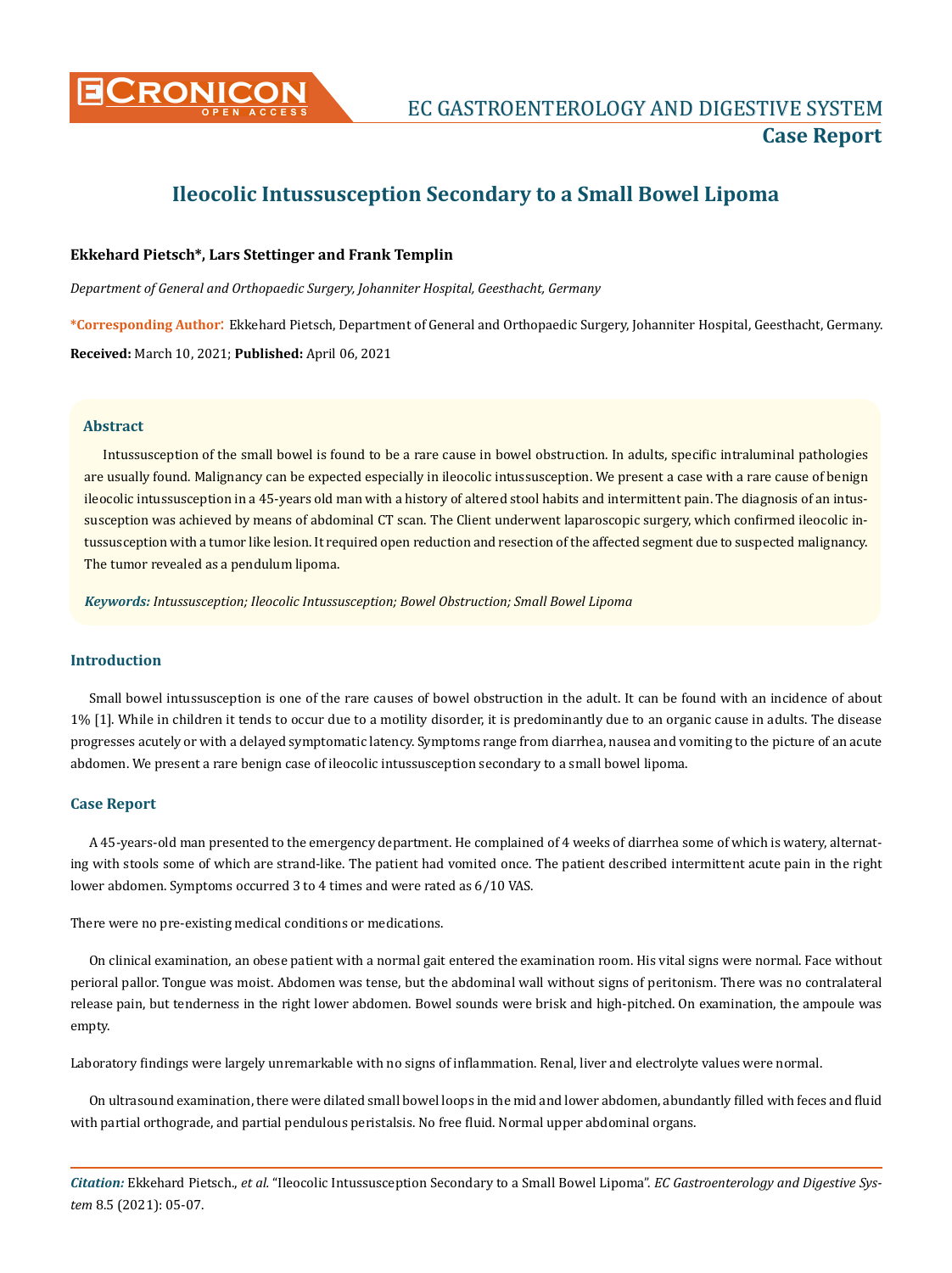

The subsequent CT scan showed intussusception of the terminal ileum into the cecum. The small bowl loops were dilated, which was in keeping with a small bowl obstruction.

#### **CT and intraoperative findings**

After the preoperative preparation, the laparoscopic exploration was conducted. The CT morphological picture was confirmed. The terminal ileum had bulged over a distance of 40 cm into the cecum and ascending colon. It was only possible to partially reduce the ileum. An indurated section was noticed, which hindered complete reduction. Laparoscopic surgery was converted into laparotomy. The suspicious section appeared as a stemmed tumor, which was removed with a segmental resection. The postoperative course was without complications.

Histological findings revealed a lipoma without evidence of malignancy.

### **Discussion**

Intussusception as a cause of bowel obstruction in adults is rare. In the patient population of Azar (1997), it was 1%, in Rodriguez-Lopez [2] patients with bowel obstruction 1 to 5%. Intussusception is classified into four categories: enteric, ileocolic, ileocecal and colonic. Ileocolic intussusceptions are defined as those with prolapse of the ileum through the ileocecal valve into the colon.

The ileum below Treitz' flexure is predominantly involved in more than 80% [3]. The causes of adult intussusception are specific intraluminal pathologies in up to 90% [2,4] as opposed to idiopathic causes. Malignant tumors account for two-thirds of these, whereas specifically in ileocolic intussusceptions malignancies, e.g. adenocarcinomas are found in almost 100% [5].

Preoperative diagnosis with ultrasound and CT is suitable to detect the intussusception. The treatment consists of surgical intervention with a segmental resection taking into account the possible underlying malignant pathology [5,6].

In our case, exploratory laparoscopy confirmed the CT findings of intussusception but also yielded a suspected tumor, which proved to be a gross vascularised mass at laparotomy. Resection was performed under suspicion of malignancy. This would have been regarded as a curative R0 resection in view of the potentially underlying pathology. The histological result revealed a stemmed lipoma. The lipoma can be regarded as a rare benign cause as the overwhelming majority of causes for an ileocolic intussusception were found to be malignant [5].

*Citation:* Ekkehard Pietsch., *et al.* "Ileocolic Intussusception Secondary to a Small Bowel Lipoma". *EC Gastroenterology and Digestive System* 8.5 (2021): 05-07.

06